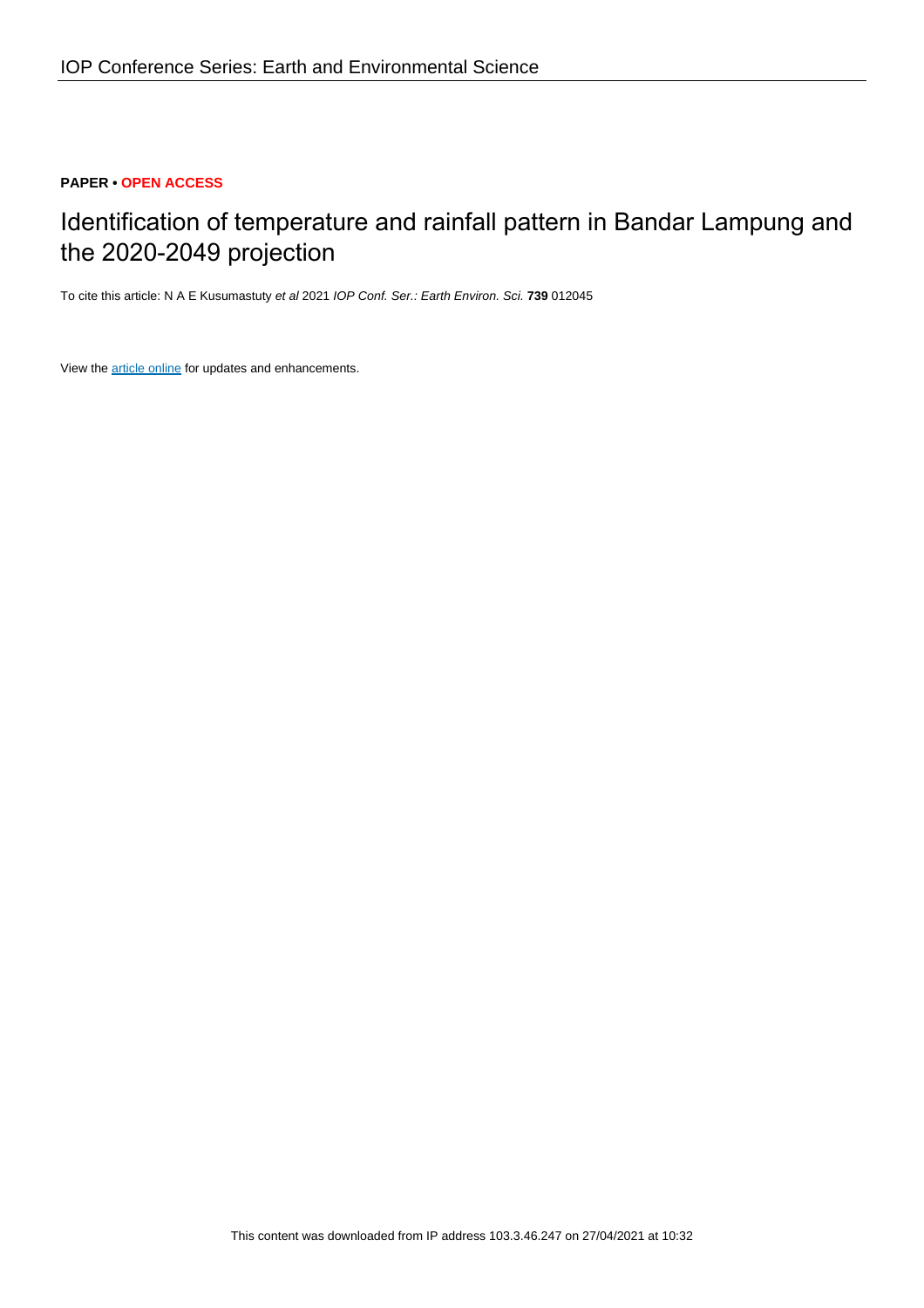# **Identification of temperature and rainfall pattern in Bandar Lampung and the 2020 -2049 projection**

# **N A E Kusumastuty1,2, T K Manik2 , and P B Timotiwu<sup>2</sup>**

<sup>1</sup> Indonesian Agency for Meteorology, Climatology and Geophysics (BMKG), Pesawaran, Lampung, Indonesia 2 Faculty of Agriculture, University of Lampung, Bandar Lampung, Indonesia

E-mail: novikaayu23@gmail.com

**Abstract.** Climate change is a global phenomenon that is increasingly needed to be discussed. In local scale climate change is expressed often as climate phenomenon such as El-Nino South Oscillation (ENSO), Madden Julian Oscillation (MJO) and Dipole Mode Index (DMI). This condition caused many problems at the local scale especially in urban areas. Major hydrometeorological disasters such as floods and droughts impacted community daily life. Therefore, to deal with those hydrometeorological disasters, cities need to develop mitigation mechanisms based on data and information of future weather conditions. The objection of this study was to analyse historical climatic conditions of Bandar Lampung, Indonesia, and project the future climate up period of 2020-2049 using CMIP5 Representative Concentrations Pathways (RCP) 4.5 and RCP 8.5 models. Observed data was obtained from BMKG (Indonesian Agency for Meteorology, Climatology and Geophysics) stations while projected data obtained from BMKG Climate Change Centre. The results showed there were downward tendency of rainfall both in historical data and the projection and for most of the season except for dry periods; while temperature showed upward tendency consistently. Mitigation actions with reducing greenhouse gas concentrations have impact more on temperature trend than on rainfall distribution.

#### **1. Introduction**

Climate change is a global phenomenon caused by warming in the global climate system as results of increasing greenhouse gases concentration in the atmosphere. Climate change marked with an increase in global air and sea surface temperature, usually land are warming faster than oceans [1]. Global temperature has increased 0.2°C per decade during the last 30 years and the rate of change per year is greater when the El-Nino phenomenon occurs [2]. Over the next two decades, global temperature increase is projected to be between 0.3°C-0.7°C [3]. In addition, temperature in Lampung has changed due to changes in land use structures. In general, temperatures have increased for downtown areas, oil palm plantations and open areas in coastal areas; the projected temperature rise can be or the temperature is projected to rise to 4°C for these areas. Meanwhile, for rice fields the temperature is relatively stable and constant [4].

Changes in air temperature lead to several changes in other climate elements such as changes in rainfall distributions and seasonal patterns in one region. Changes in both rainfall and temperature can directly have impact on agriculture production [5], especially in crop and yield production [6]. Impact of climate

Content from this work may be used under the terms of the Creative Commons Attribution 3.0 licence. Any further distribution of this work must maintain attribution to the author(s) and the title of the work, journal citation and DOI. Published under licence by IOP Publishing Ltd 1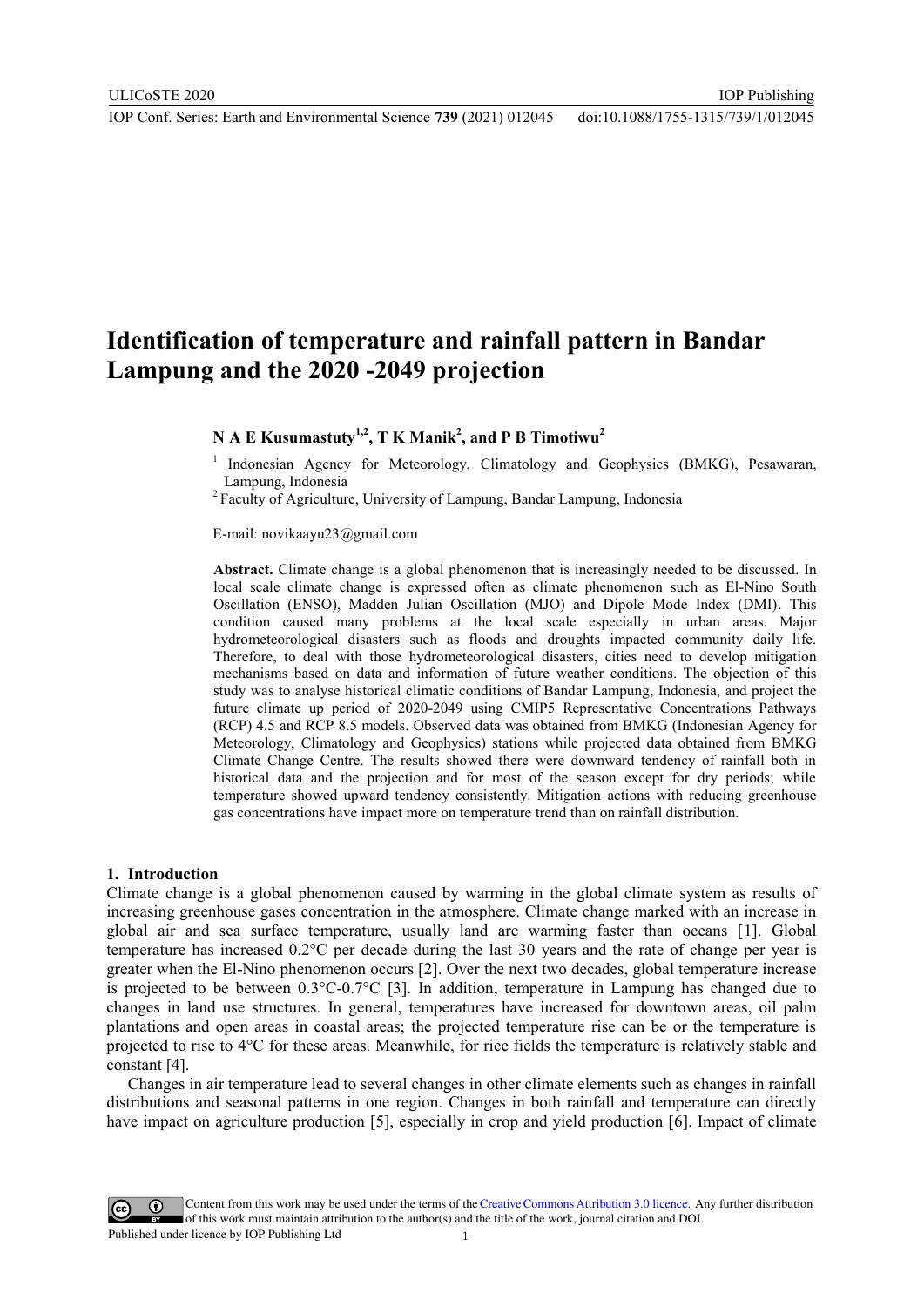change on agriculture production has been a serious concern [7].The most risk in agriculture sector related to climate change in Indonesia is decreased harvested area and rice production [8].

Indonesian is a region which could severely affected by climate change. The phenomenon of global climate change affects areas of Indonesia that are especially sensitive to climate variability, such as El-Nino South Oscillation (ENSO), Madden Julian Oscillation (MJO) and Dipole Mode Index (DMI)**.** If that high sensitivity area combined with low adaptability, then those areas become vulnerable to climate change. Urban areas referred as one of vulnerable area since they are usually located close to coastal areas, have poor drainage systems and occupied by dense population. Urban areas problems included lack of clean drink water, flooding and rob from sea level rise. In facing those possible conditions, urban areas need environmental management strategies based on valid data and sound climate change analysis. One of the information needed is a historical study of the climate in the area and its future projections to determine adaptation and mitigation actions.

This study in general is a study of air temperature and rainfall trend, while indication of climate change was analyzed with time series methods. Time series could provide information on trends, cycles or shifts pattern around the long-term average. The study continued with climate projection as an effort to obtain description of the future climate in response to changes in greenhouse gases composition in the atmosphere. Several simulation models are available up to year 2100 projection. The projection results depend on the assumed global development scheme. Intergovernmental Panel on Climate Change (IPCC) issued some new scenarios, called Representative Concentration Pathways (RCP 2.6, RCP 4.5, RCP 6.0 and RCP 8.5). Four Representative Concentrations Pathways (RCP) scenarios illustrate the range of greenhouse gas radiation strengths in 2100, from 2.6 to 8.5 W m<sup>-2</sup>. The lowest level scenario, the middle level is a stable scenario Representative Concentrations Pathways (RCP) 4.5, and the highest or a scenario without mitigation efforts is Representative Concentrations Pathways (RCP) 8.5 [9]. This type of analysis have been done in India and found that the temperature increased by 2 ° C to 4.8 ° C, using RCP 2.6 and RCP 8.5, respectively, while rainfall was projected to increase by 6%, 10%, 9% and 14%, using RCPs of 2.6, 4.5, 6.0, and 8.5, respectively [10].

The objection of this study was to analyse historical climatic conditions of Bandar Lampung, Indonesia, and project the future climate up period of 2020-2049 using CMIP5 RCP 4.5 and RCP 8.5. RCP 4.5 and RCP 8.5 used to compare between projection scenarios that use mitigation scenarios and those that do not for Bandar Lampung area. The results could be used as bases of mitigation and adaptation strategies.

## **2. Methods**

This study processed secondary temperature and rainfall data, obtained from the BMKG (Indonesian Agency for Meteorology, Climatology and Geophysics) Pesawaran Lampung, Indonesia. Data was available from 1976 to 2019.

Projections of temperature and rainfall used the GCM-CMIP5 output model with RCP 4.5 and 8.5 scenarios. The data was obtained from the BMKG Climate Change Centre. The data was available in grid form, completed with metafile attributes and was stored in a file with a special netCDF format. Prior to use, the projection data must be corrected with observational data to reduce any bias.

The difference between RCP 4.5 and RCP 8.5 are based on the mitigation scenario used. The RCP 4.5 scenario referred to a scenario of increasing greenhouse gases compensated with a mitigation scenario of reducing greenhouse gas concentrations; whereas the RCP 8.5 scenario based on a scenario of increasing greenhouse gases without a mitigation scenario of reducing greenhouse gas concentrations [12].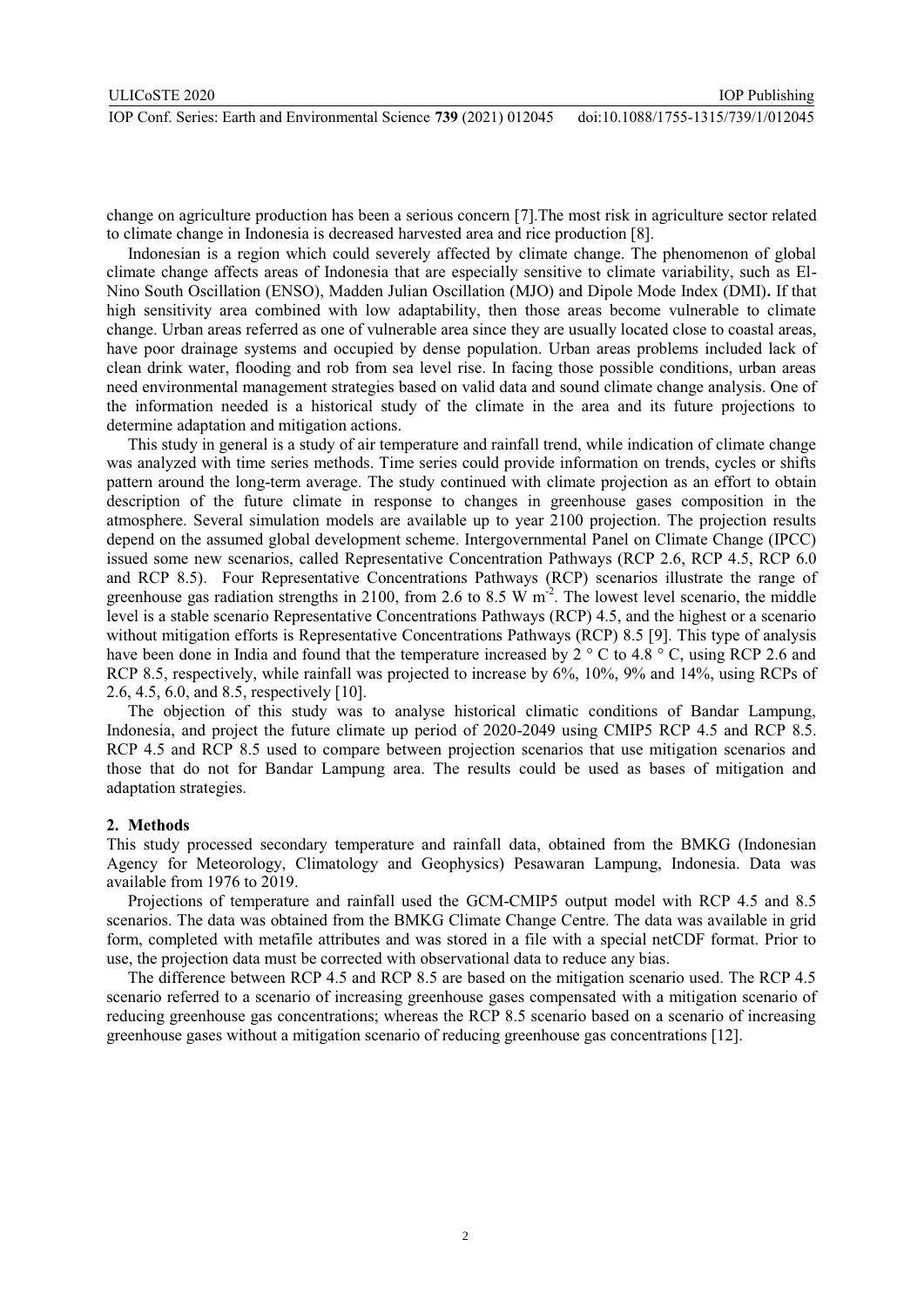

**Figure 1**. Research location in Bandar Lampung, Indonesia (5°39' S, 105°.26' E and 113 m asl)

#### *2.1. Method of collecting data*

Data from RCP 4.5 and RCP 8.5 scenario models that have been extracted need to be corrected so that the model data has the same values and changes as the observed data. Data correction was done by calculating the difference between the observed data and the model data. The requirement for data correction is that the model data and observational data must have the same period. The calculation of data correction can be done with the following formula [13].

$$
CH_{Model\_kor} = CH_{Mod} \times \frac{\overline{CH}obs}{\overline{CH}mod}
$$
 (1)

| $CH_{Model\; kor}$ | $=$ Corrected model of monthly rainfall                    |
|--------------------|------------------------------------------------------------|
| $CH_{Mod}$         | $=$ Rainfall model before corrected                        |
| <b>CHobs</b>       | $=$ Average baseline period of rainfall observational data |
| <b>CH</b> mod      | $=$ Average baseline period of rainfall data model         |
|                    |                                                            |

$$
T_{Model\_kor} = T_{Mod} + (\overline{T}_{obs} - \overline{T}_{Mod})
$$
 (2)

| $T_{Model\; kor}$ | $=$ Corrected model of monthly temperature                    |
|-------------------|---------------------------------------------------------------|
| $T_{Mod}$         | = Temperature model before corrected                          |
| <b>Tobs</b>       | $=$ Average baseline period of temperature observational data |
| <b>T</b> mod      | = Average baseline period of temperature data model           |

The projection process started with qualitatively matched baseline data with observational data. The appropriate model could be indicated from the uniformity of the baseline model pattern with the composite pattern of observation data. The next step was the validation process; starting with projecting the data using the selected model with the historical data period 1976-2019 and the period 2020-2049 as the predicted results. Validation was done by measuring the level of correlation between predicted and predictors, a model with a strong correlation would be selected.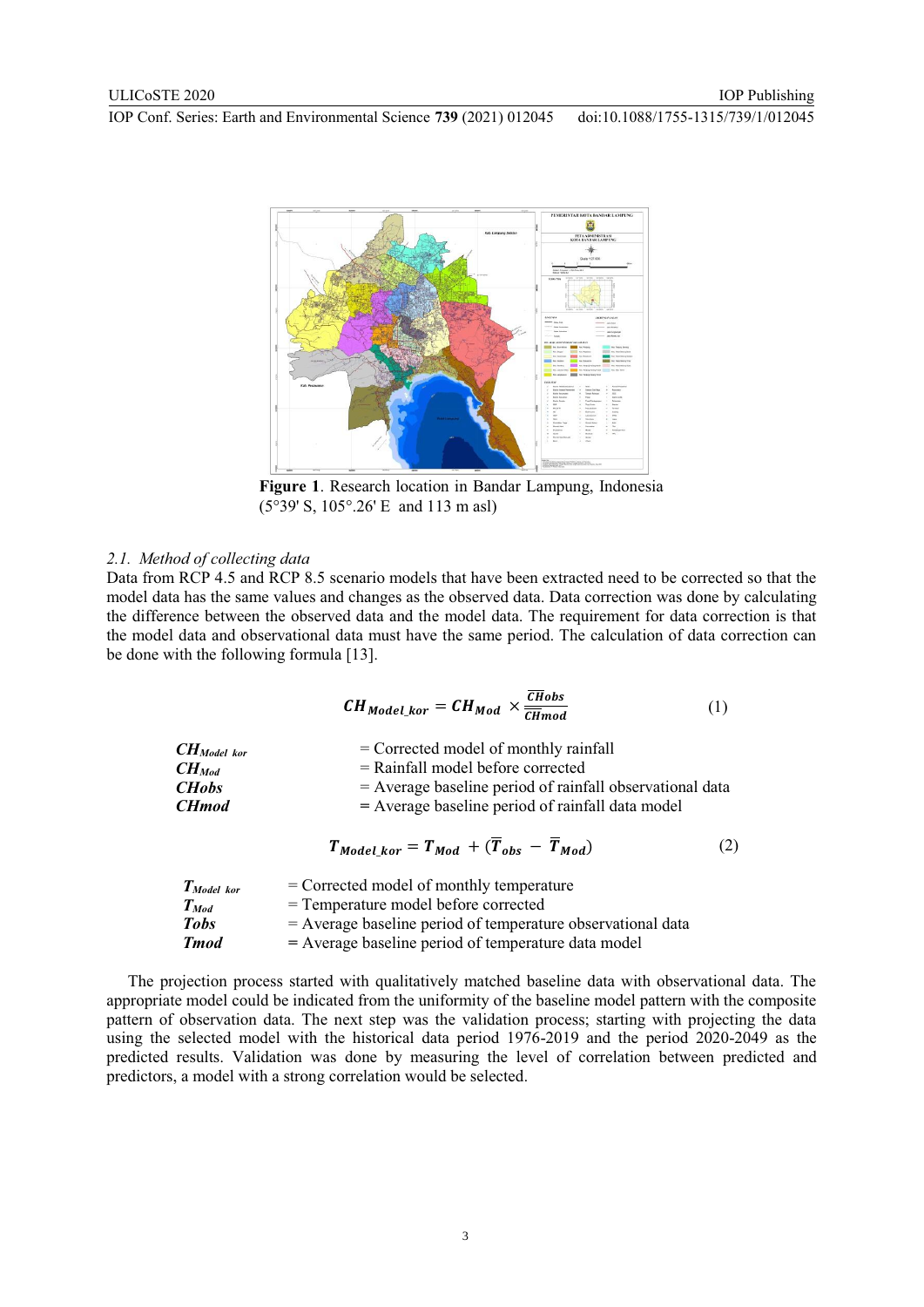## **3. Result and Discussion**

#### *3.1. Annual Data Series Analysis and Projections*

Time series of rainfall data of Bandar Lampung in 1976-2019 and its projection in 2020-2049 were presented in Figure 1 and 2.Observed rainfall for the period 1976-2019 showed a decrease with a trend of 14.581 mm per year. These results were linear with the results of the two scenario data which showed a decline for the 2020-2049 periods with a trend of 3.4702 mm from the RCP 4.5 scenario and 1.945 mm from the RCP 8.5 scenario.



**Figure 2.** Observed Rainfall of Bandar Lampung in 1976-2019



IOP Publishing

**Figure 3.** Projected Rainfall of Bandar Lampung in 2020-2049

Observation temperature of Bandar Lampung in 1976-2019 and its projecting for 2020-2049 period was presented in Figure 3 and 4.



**Figure 4.** Observed temperature of Bandar Lampung in 1976-2019



**Figure 5.** Projected temperature of Bandar Lampung in 2020-2049

Results of the rainfall trend showed a decrease for all observed years including the projection data which showed linear results with the observed data. A significant decrease occurred during the observation period, while the scenario data showed a decrease in rainfall but not as big as the trend of the observation data. RCP 4.5 showed a decrease of 3, 4702 mm per year while RCP 8.5 showed a decrease of 1,945 mm per year. Scenario results were not too significant compared to the observed data because they are only figures and have not been added to the variability and phenomena that usually occur in annual movements.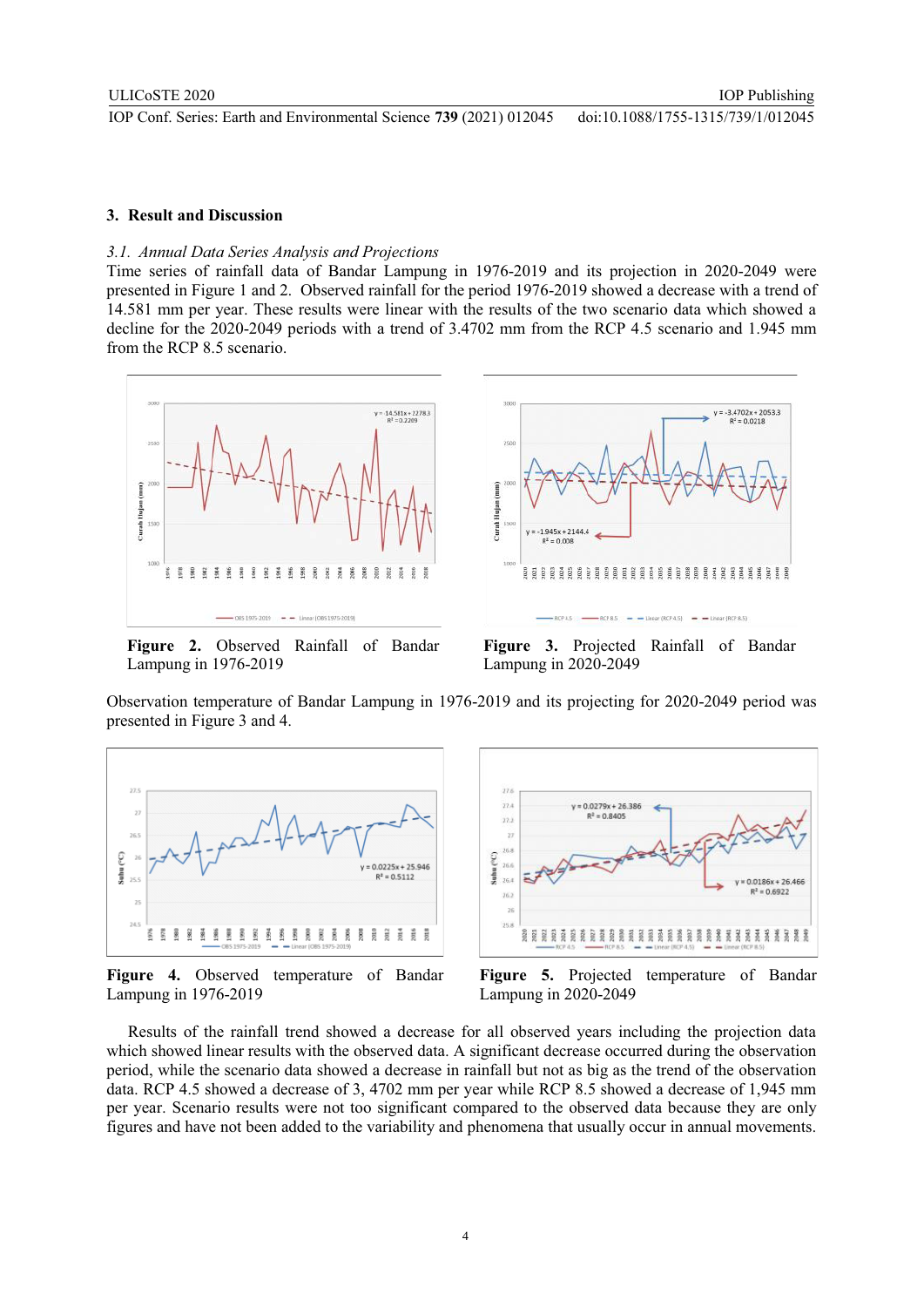Result of RCP 4.5 was higher than RCP 8.5 for Bandar Lampung because it was only studied for a small area (one city), it was not researched for a wider area so the results may differ from the theory of research for the whole world.

The temperature in Bandar Lampung city showed an increase in temperature with a trend of 0.0225 ° C per year. The trend of the increase in temperature is linear with the results of the two scenarios used. The scenario data for the 2020-2049 RCP 4.5 periods showed an increase of 0.0279 ° C per year. Meanwhile, based on the RCP 8.5 scenario, it showed an increase with a trend of 0.0186 ° C per year. The results of temperature trend indicated an increase in temperature for all observed periods of the year. The upward trend was not much different between the observed data and the scenario data.

#### *3.2. Seasonal Data Series Analysis and Projections*

The analysis continued with divide the months in one year into three 'seasons' which are DJF (December January February), MAM (March, April and May), JJA (June, July and August) and SON (September, October and November). These divisions was attended to find what is the trend in rain season DJF, in transitional season to dry season MAM, in dry season JJA and in transitional season to rainfall season SON.

*3.2.1. Rainfall.* Observed rainfall in terms of seasonal DJF, MAM, JJA and SON for the data 1976-2019 and the projection on period 2020-2049 presented in Figures 5 to 12.

Trend of seasonal rainfall and its projection was presented in Table 1 and 2. Historical seasonal data from 1976-2019 showed a downward trend in rainfall for all periods of the month except for the JJA season. The scenario results showed that for RC 4.5 there were decreases for all months except the SON period while RCP 8.5 results showed that there were decreases in rainfall for the DJF and SON periods and increases in rainfall during the MAM and JJA periods. MAM and JJA are seasonal transition periods for Bandar Lampung, allowing for high fluctuations in that period. The trend of increase and decrease in rainfall per year is greater for RCP 8.5 scenario results for all the periods studied.



**Figure 6.** Observed rainfall of Bandar Lampung in December, January and February



IOP Publishing

**Figure 7.** Projected rainfall of Bandar Lampung in December, January and February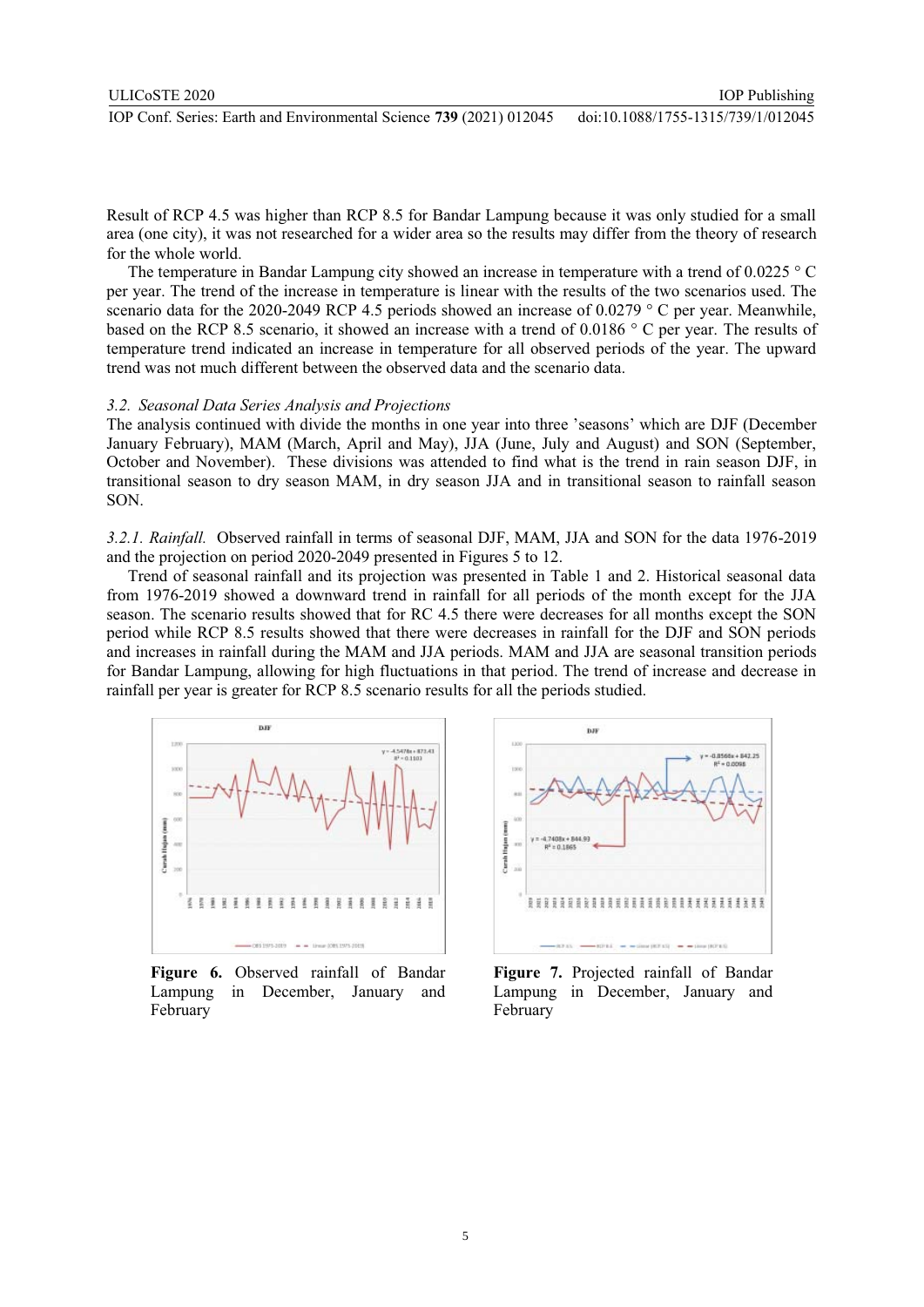

**Figure 8.** Observed rainfall of Bandar Lampung in March, April and May



**Figure 10.** Observed rainfall of Bandar Lampung in June, July and August



**Figure 12.** Observed rainfall of Bandar Lampung in September, October and November



**Figure 9.** Projected rainfall of Bandar Lampung in March, April and May



**Figure 11.** Projected rainfall of Bandar Lampung in June, July and August



**Figure 13.** Projected rainfall of Bandar Lampung in September, October and November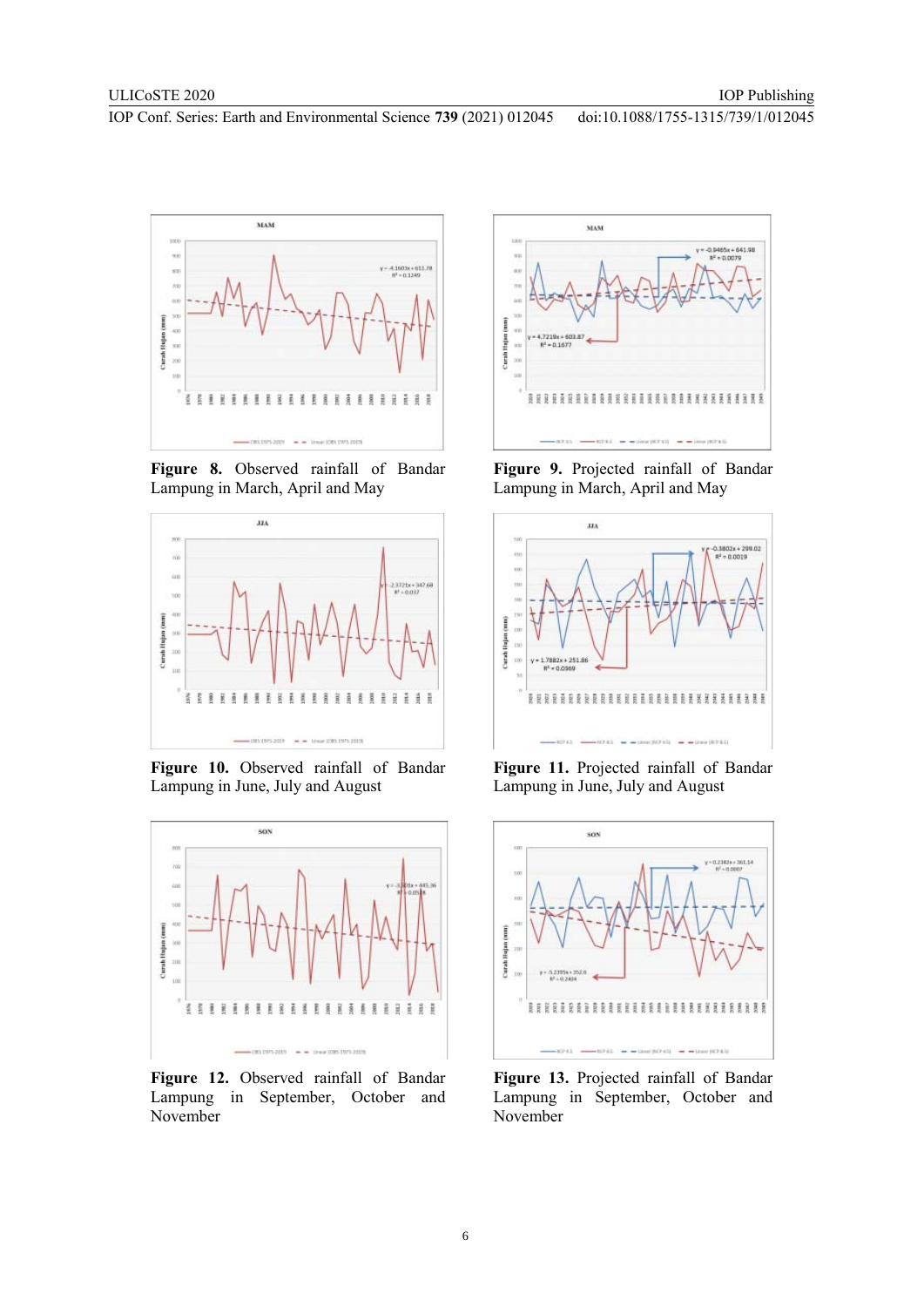| Periods                                        | DJF       | <b>MAM</b> | ЛA        | SON       |  |  |  |
|------------------------------------------------|-----------|------------|-----------|-----------|--|--|--|
| 1976-2019                                      | $-4.5478$ | $-4.1603$  | 2.3721    | $-3.501$  |  |  |  |
| Table 2. Projection of Seasonal Rainfall Trend |           |            |           |           |  |  |  |
| Scenarios                                      | DJF       | <b>MAM</b> | ЛA        | SON       |  |  |  |
| <b>RCP 4.5</b>                                 | $-0.8566$ | $-0.9465$  | $-0.3802$ | 0.2382    |  |  |  |
| <b>RCP 8.5</b>                                 | $-4.7408$ | 4.7219     | 1.7882    | $-5.2395$ |  |  |  |

**Table 1.** 1976-2019 Rainfall Seasonal Rainfall Trend

3.2.2. *Temperature.* Observed temperature in seasonal DJF, MAM, JJA and SON for the data 1976-2019 and the projection on period 2020-2049 presented in Figures 13 to 20.



**Figure 14.** Observed temperature of Bandar Lampung in December, January and February



**Figure 16.** Observed temperature of Bandar Lampung in March, April and May



**Figure 15.** Projected temperature of Bandar Lampung in December, January and February



**Figure 17.** Projected temperature of Bandar Lampung in March, April and May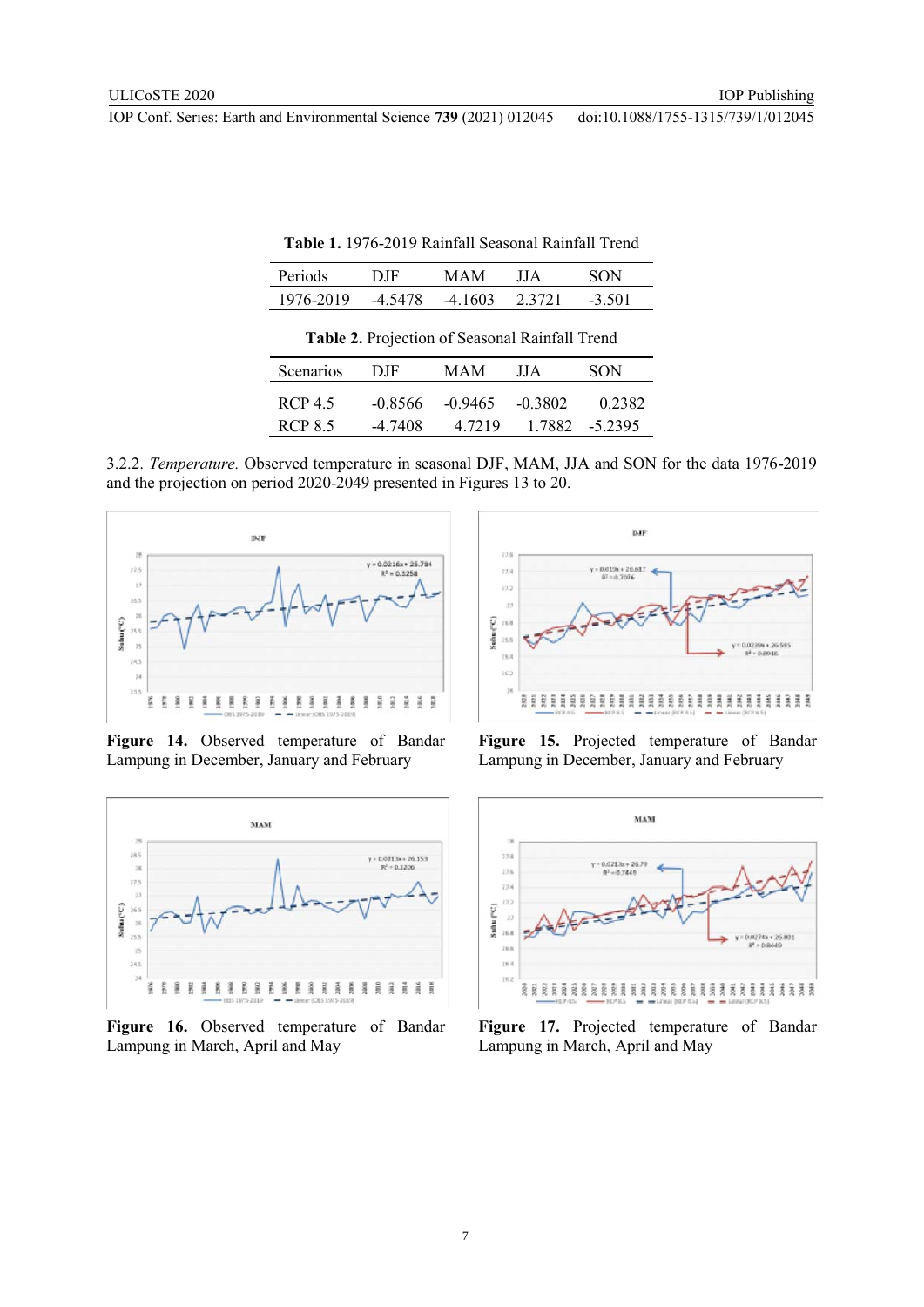

**Figure 18.** Observed temperature of Bandar Lampung in June, July and August



**Figure 20.** Observed temperature of Bandar Lampung in September, October and November



**Figure 19.** Projected temperature of Bandar Lampung in June, July and August



**Figure 21.** Projected temperature of Bandar Lampung in September, October and November

Trend of seasonal temperature and its projection was presented in Table 3 and 4. Historical seasonal data from 1976-2019 showed an upward trend in temperature for all periods of the month. The scenario results also showed an increase for the two scenarios. Temperature rise trend is greater for RCP 4.5. Movement of the temperature increase trend is greater in the RCP 8.5 scenario.

| Periods                                               | DJF    | MAM    | ЛA     | SON    |  |  |  |
|-------------------------------------------------------|--------|--------|--------|--------|--|--|--|
| 1976-                                                 |        |        |        |        |  |  |  |
| 2019                                                  | 0.0216 | 0.0213 | 0.0237 | 0.0233 |  |  |  |
| <b>Table 4. Projection Seasonal Temperature Trend</b> |        |        |        |        |  |  |  |
| Scenarios                                             | DJF    | MAM    | JJ A   | SON    |  |  |  |
| $RCP$ 4.5                                             | 0.019  | 0.0213 | 0.019  | 0.015  |  |  |  |

RCP 8.5 0.0239 0.0274 0.0379 0.0223

**Table 3.** 1976-2019 Seasonal Temperature Trend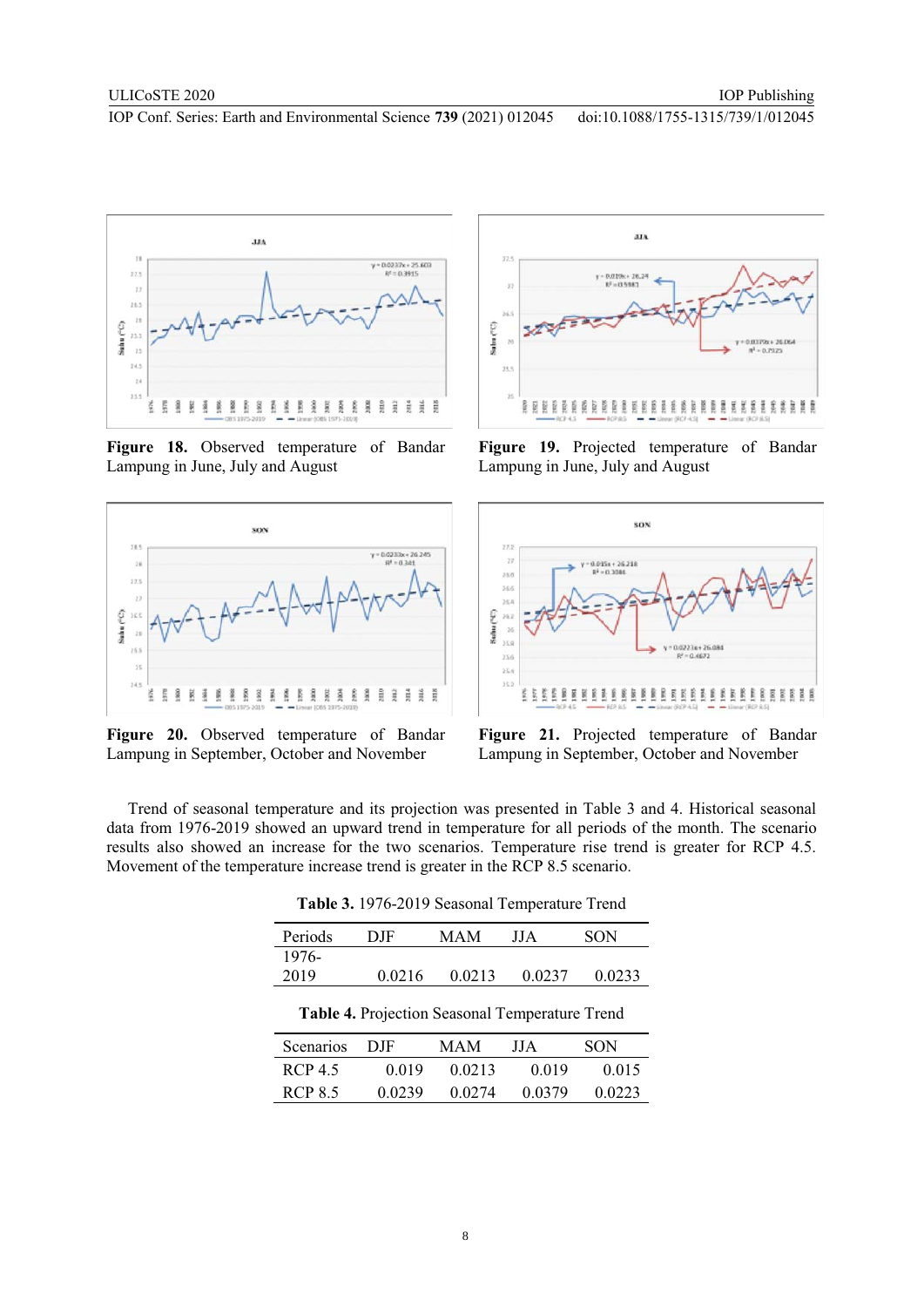The rainfall analysis indicated that in the future, based on the projection scenario used, there would be additional rainfall during the dry season and the intensity of rainfall could decrease in the rainy season. It seemed that water will be available all year and this might be appropriable for agriculture productions. However, with a constant upward tendency of temperature, agriculture activities need to be alarmed whether crops water need would be met since high temperature will increase the evapotranspiration rate [14]. High temperature could also ignite forest fire. The temperature increase will affect the sea surface temperature around Bandar Lampung. The existence of a constant increase in temperature will have an effect on the environment and changes in the pattern of human life such as increasing consumption of air conditioning so that the rate of temperature change increases

### **4. Conclusion**

Rainfall analysis showed a downward tendency of rainfall both in historical data and the projection and for most of the season except for all dry periods, while temperature showed an upward tendency consistently. From the scenario, mitigation of reducing greenhouse gas concentrations did not have a consistent impact on rainfall but impacted on temperature trend. Rainfall distribution and temperature change would be two elements that are interrelated in future changes.

## **References**

- [1] Hayhoe, K., J. Edmonds, R.E. Kopp, A.N. LeGrande, B.M. Sanderson, M.F. Wehner, and D.J. Wuebbles 2017 Climate models, scenarios, and projections. *In: Climate Science Special Report: Fourth National Climate Assessment, Volume I [Wuebbles, D.J., D.W. Fahey, K.A. Hibbard, D.J. Dokken, B.C. Stewart, and T.K. Maycock* **1** 133-160
- [2] Hansen J, R. Ruedy, Makiko S and Kw L 2006 Global temperature change *Proceedings of the National Academy of Sciences* **103** 14288-14293
- [3] Khan M I R, Nafees K and Mohd A 2013 Rising temperature in changing environment : A serious threat to plants *Climate Change and Environmental Sustainability* **1 (1)** 25-36
- [4] Manik, T K and Syarifah S 2017 Comparative Vulnerability Assessment of Urban Heat Islands in Two Tropical Cities in Indonesia *British Journal of Environment & Climate Change* **7 (2)** 119- 134
- [5] IPCC 2007 Climate Change 2007: Synthesis Report. Contribution of Working Groups I, II and III to the Fourth Assessment Report of the Intergovernmental Panel on Climate Change [Core Writing Team, Pachauri, R.K and Reisinger, A] *IPCC Geneva Switzerland* **1** 1-104
- [6] Hatfield JL, K J Boote, B A Kimball, L H Ziska, R C Izaurralde, D Ort, A M Thomson and D Wolfe 2011 Climate Impact on Agriculture : Implications for Crop Production *Agronomy Journal* **103 (2)** 351–370
- [7] Yan, W., William, G., Jo, Y.K., 2020 Status of Climate Change Adaptation in Northeast Asian Region *Springer Climate* **5** 69–96
- [8] Ruminta 2016 Kerentanan Dan Risiko Penurunan Produksi Tanaman Padi Akibat Perubahan Iklim Di Kabupaten Indramayu Jawa Barat *Prosiding Seminar Nasional Hasil-Hasil PPM IPB 2016* **1** 62- 76
- [9] Nazarenko, L., et al., 2015. Future climate change under RCP emission scenarios with GISS ModelE2. *Journal of Advances in Modeling Earth Systems* **7** 244-267
- [10] Dar M U D, Samanpreet K, Rajan A 2017 Effect of climate change scenarios on yield and water balance components in ricewheat cropping system in Central Punjab, India *Journal of Agrometeorology* **19 (3)** 226-229
- [11] BAPPEDA Bandar Lampung. Peta Administrasi Kota Bandar Lampung. https://www.bappedakotabalam.net/peta-wilayah/
- [12] Wayne, G 2013 The Beginner's Guide to Representative Concentration Pathways *Sceptical Science* **1** 1-25